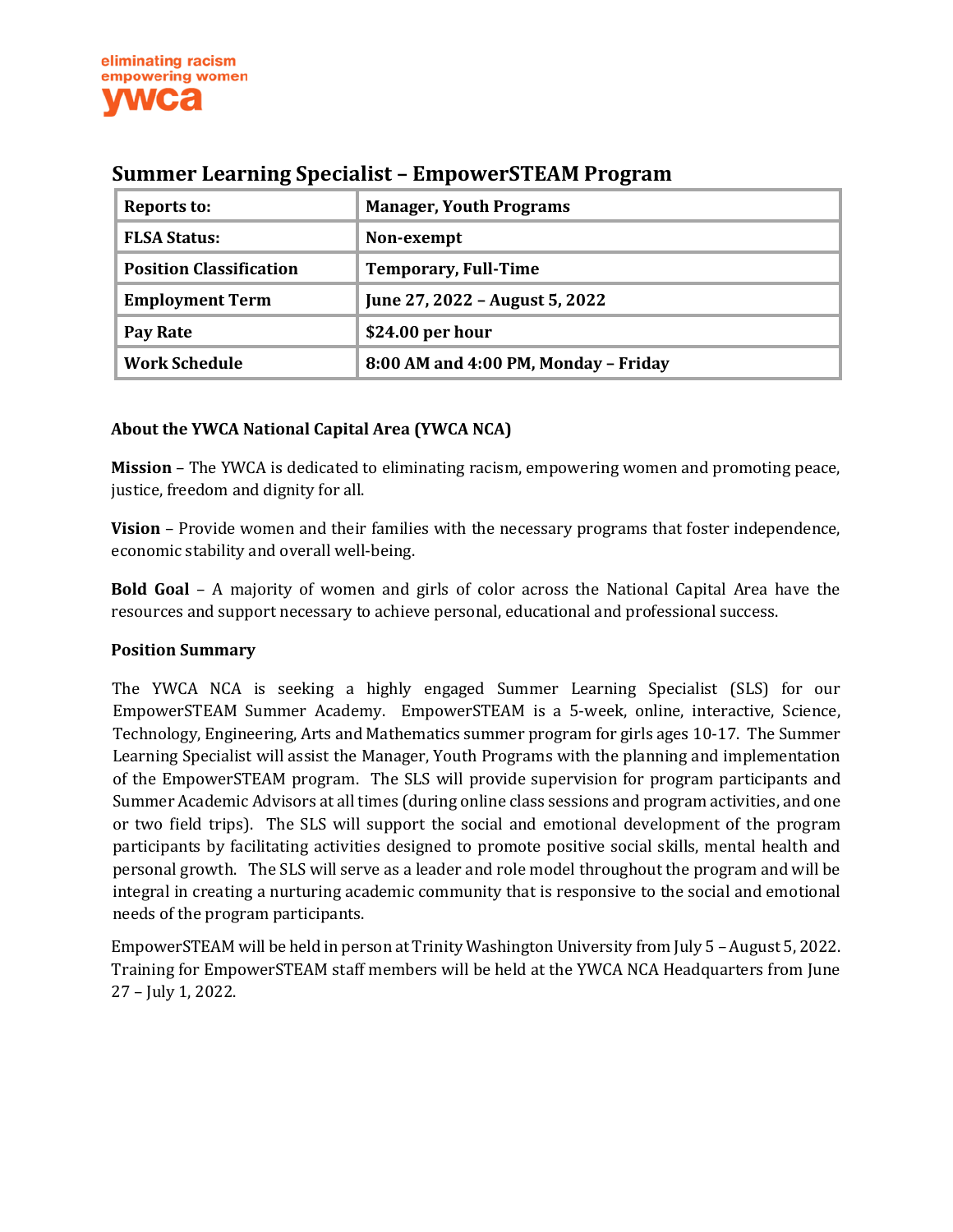### **Position Responsibilities**

- Work closely with YWCA NCA staff and educational partners to ensure the successful implementation of daily programming.
- Maintain highly visible and engaged presence during all program activities; serve as an accessible resource for instructors and facilitators.
- Serve as a role model and mentor; model constructive participation in daily activities and demonstrate maturity and constructive behaviors.
- Develop and implement activities and interventions that empower participants with the skills necessary to understand and manage emotions, and feel and show empathy.
- Provide staff coaching to support EmpowerSTEAM Advisors in implementing best practices to promote social/emotional learning.
- Support Manager, Youth Programs in the implementation of social skills instruction, and the infusion/integration of social/emotional learning practices.
- Develop rapport with participants and create a welcoming environment.
- Engage with parents and guardians and communicate participants' progress as necessary.
- Assist in maintaining accurate program records including attendance logs and incident reports.
- Help with planning and leading icebreakers and teambuilding exercises.
- Prepare and distribute incentives.
- Supervise program participants during field trips and college tours.
- Regularly communicate any challenges or concerns to Manager, Youth Programs.
- Understand, follow and enforce all safety guidelines and program policies.
- Attend mandatory training sessions.
- Ensure that program participants have a safe and rewarding experience.
- Other duties as assigned.

#### **Qualifications**

- Bachelor's degree in Education, Social Work or Counseling
- Minimum of three-years' of experience working in a school or youth development setting.
- Experience providing social/emotional instruction or counseling services preferred.
- Must be available to attend mandatory training; and be available to work entire 5-week program.
- Must pass state and federal background checks.